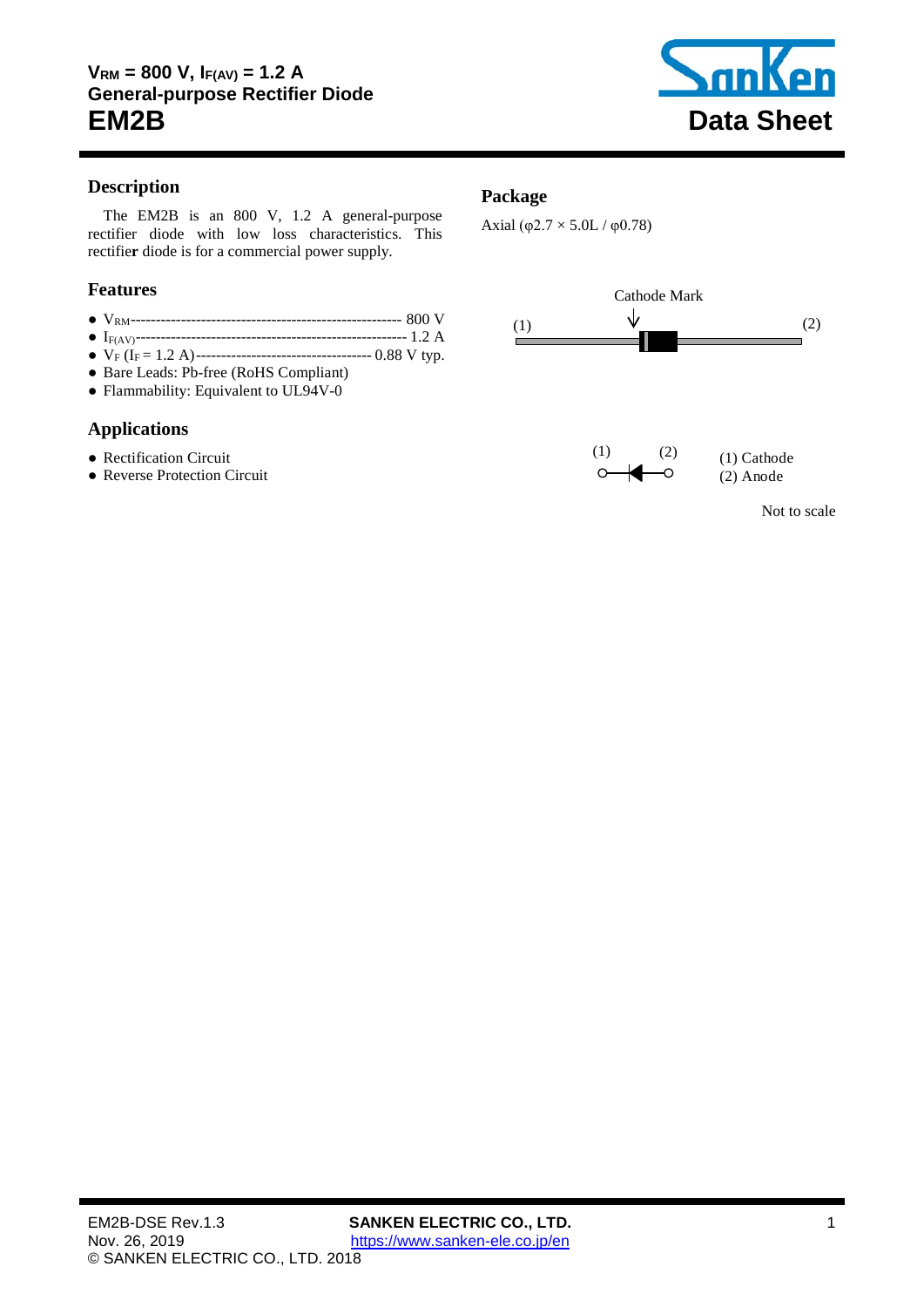# **Absolute Maximum Ratings**

#### Unless otherwise specified,  $T_A = 25$  °C.

| Parameter                          | Symbol                  | Conditions                                            | Rating       | Unit            |
|------------------------------------|-------------------------|-------------------------------------------------------|--------------|-----------------|
| Nonrepetitive Peak Reverse Voltage | $\rm V_{RSM}$           |                                                       | 850          | V               |
| Repetitive Peak Reverse Voltage    | $\rm V_{RM}$            |                                                       | 800          | V               |
| Average Forward Current            | $I_{F(AV)}$             | See Figure 2 and Figure 3                             | 1.2          | А               |
| <b>Surge Forward Current</b>       | <b>I</b> <sub>FSM</sub> | Half cycle sine wave,<br>positive side, 10 ms, 1 shot | 80           | A               |
| $I2t$ Limiting Value               | $I^2t$                  | $1 \text{ ms} \leq t \leq 10 \text{ ms}$              | 32           | $A^2s$          |
| Junction Temperature               | $T_{\rm J}$             |                                                       | $-40$ to 150 | $\rm ^{\circ}C$ |
| <b>Storage Temperature</b>         | $T_{\rm STG}$           |                                                       | $-40$ to 150 | $^{\circ}C$     |

# **Electrical Characteristics**

| Unless otherwise specified, $T_A = 25$ °C.        |               |                                 |      |      |      |                    |
|---------------------------------------------------|---------------|---------------------------------|------|------|------|--------------------|
| Parameter                                         | Symbol        | Conditions                      | Min. | Typ. | Max. | Unit               |
| <b>Forward Voltage Drop</b>                       | $\rm V_F$     | $I_F = 1.2 A$                   |      | 0.88 | 0.92 |                    |
| Reverse Leakage Current                           | $1_{\rm R}$   | $V_R = V_{RM}$                  |      |      | 10   | μA                 |
| Reverse Leakage Current<br>under High Temperature | $H \cdot I_R$ | $V_R = V_{RM}$ , $T_I = 150 °C$ |      |      | 500  | μA                 |
| Thermal Resistance <sup><math>(1)</math></sup>    | $R_{th(J-L)}$ | See Figure 1                    |      |      |      | $\rm ^{\circ} C/W$ |

<span id="page-1-3"></span><span id="page-1-2"></span><span id="page-1-1"></span><span id="page-1-0"></span>

<span id="page-1-4"></span>Figure 1. Lead Temperature Measurement Conditions

<span id="page-1-5"></span> $^{(1)}$  R<sub>th (J-L)</sub> is thermal resistance between junction and lead.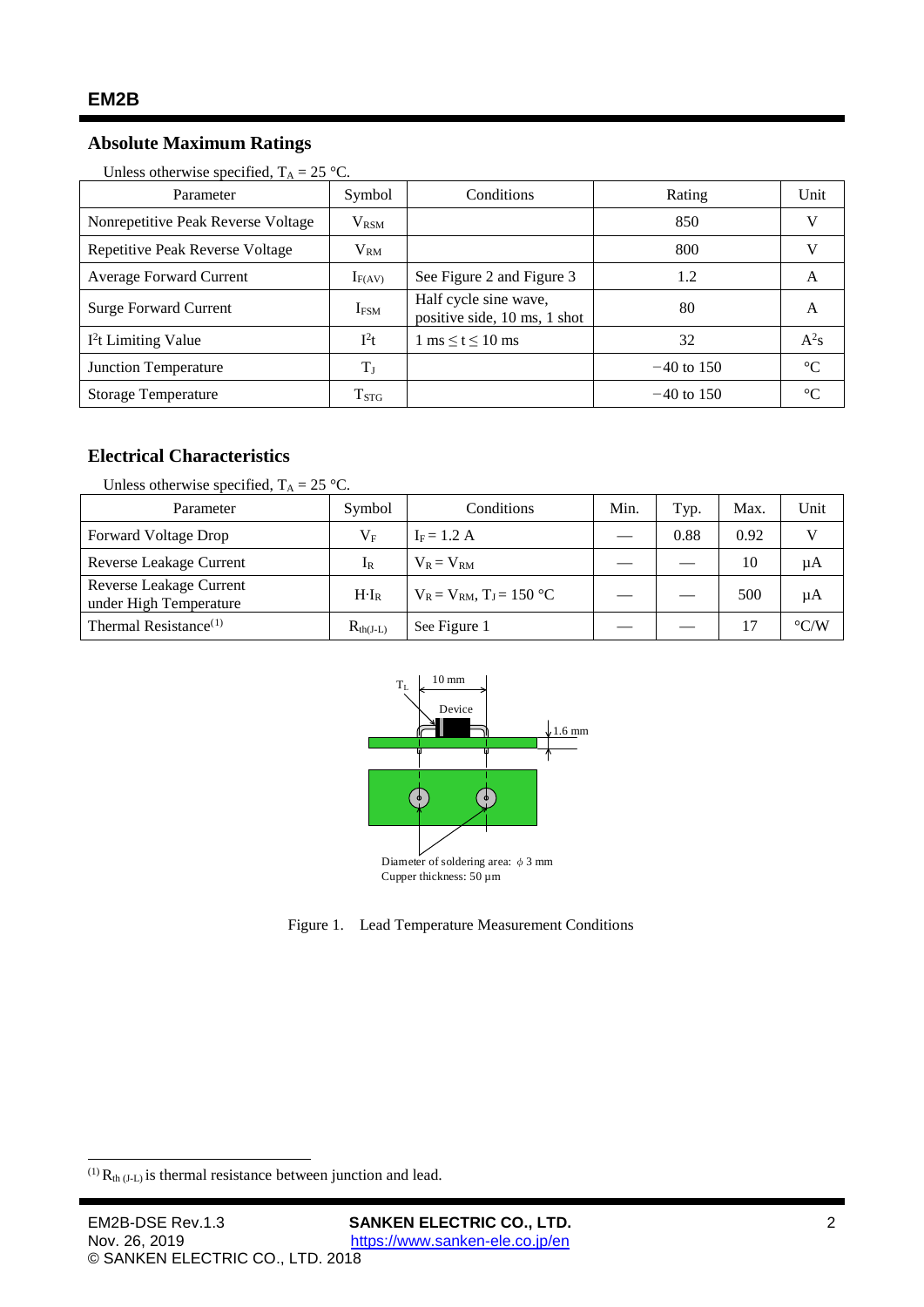### **Rating and Characteristic Curves**



<span id="page-2-0"></span>Figure 2. Typical Characteristics:  $I_{F(AV)}$  vs.  $T_L$  $(V_R = 0 V)$ 







<span id="page-2-1"></span>Figure 3. Typical Characteristics:  $I_{F(AV)}$  vs.  $T_L$  $(V_R = 800 V)$  $(V_R = 800 V)$  $(V_R = 800 V)$ 



Reverse Voltage,  $V_R$  (V)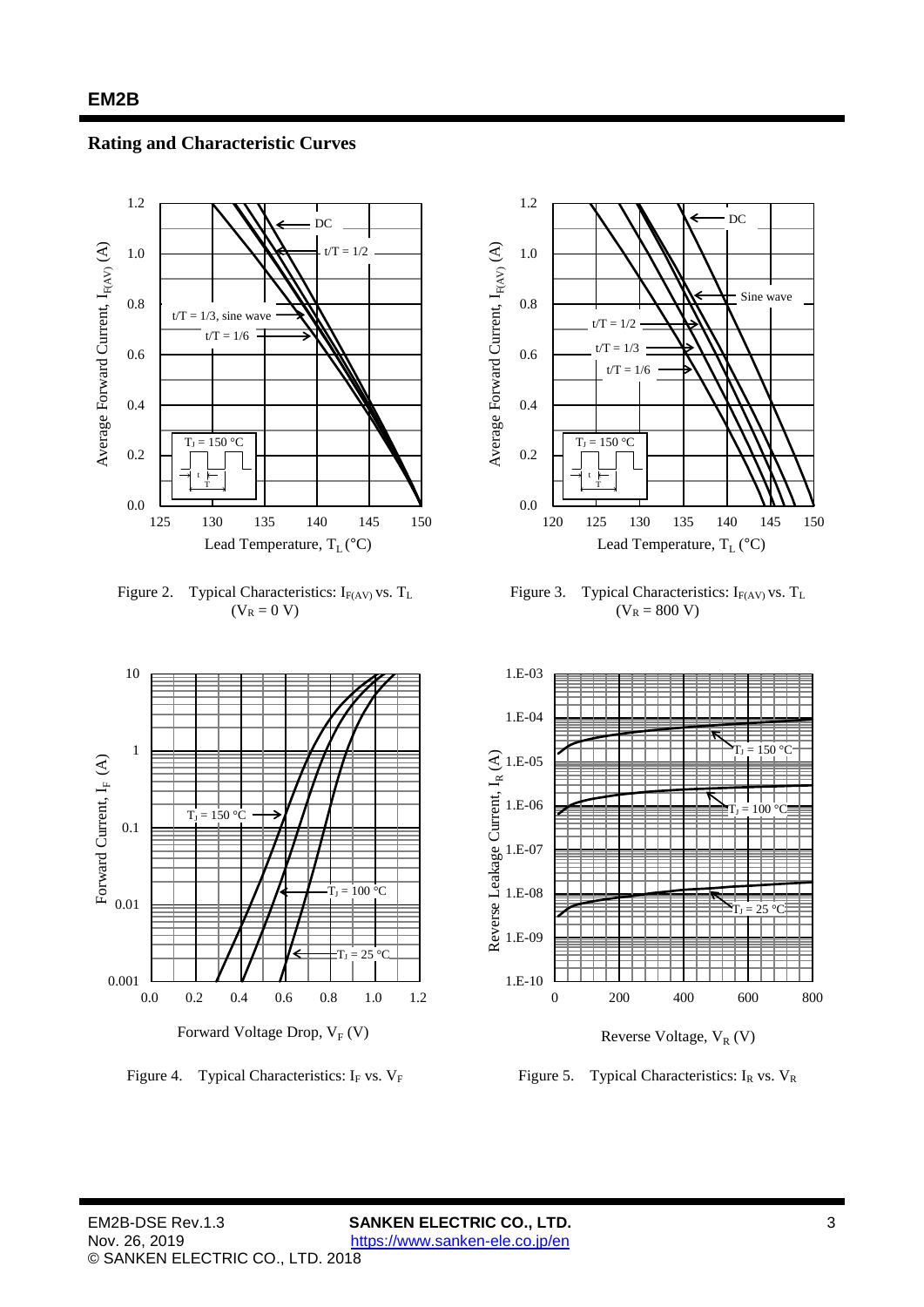# **Physical Dimensions**

 $\bullet$  **Axial**  $(\phi 2.7 \times 5.0L / \phi 0.78)$ 



#### **NOTES:**

- Dimensions in millimeters
- Bare leads: Pb-free (RoHS compliant)
- When soldering the products, it is required to minimize the working time within the following limits: Flow:  $260 \pm 5$  °C /  $10 \pm 1$  s, 2 times

Soldering Iron:  $380 \pm 10$  °C /  $3.5 \pm 0.5$  s, 1 time (Soldering should be at a distance of at least 1.5 mm from the body of the product.)

## **Marking Diagram**



| Table 1. | Specific Device Code |  |  |
|----------|----------------------|--|--|
|----------|----------------------|--|--|

| Specific Device Code | Part Number |
|----------------------|-------------|
| M2R                  | EM2R        |